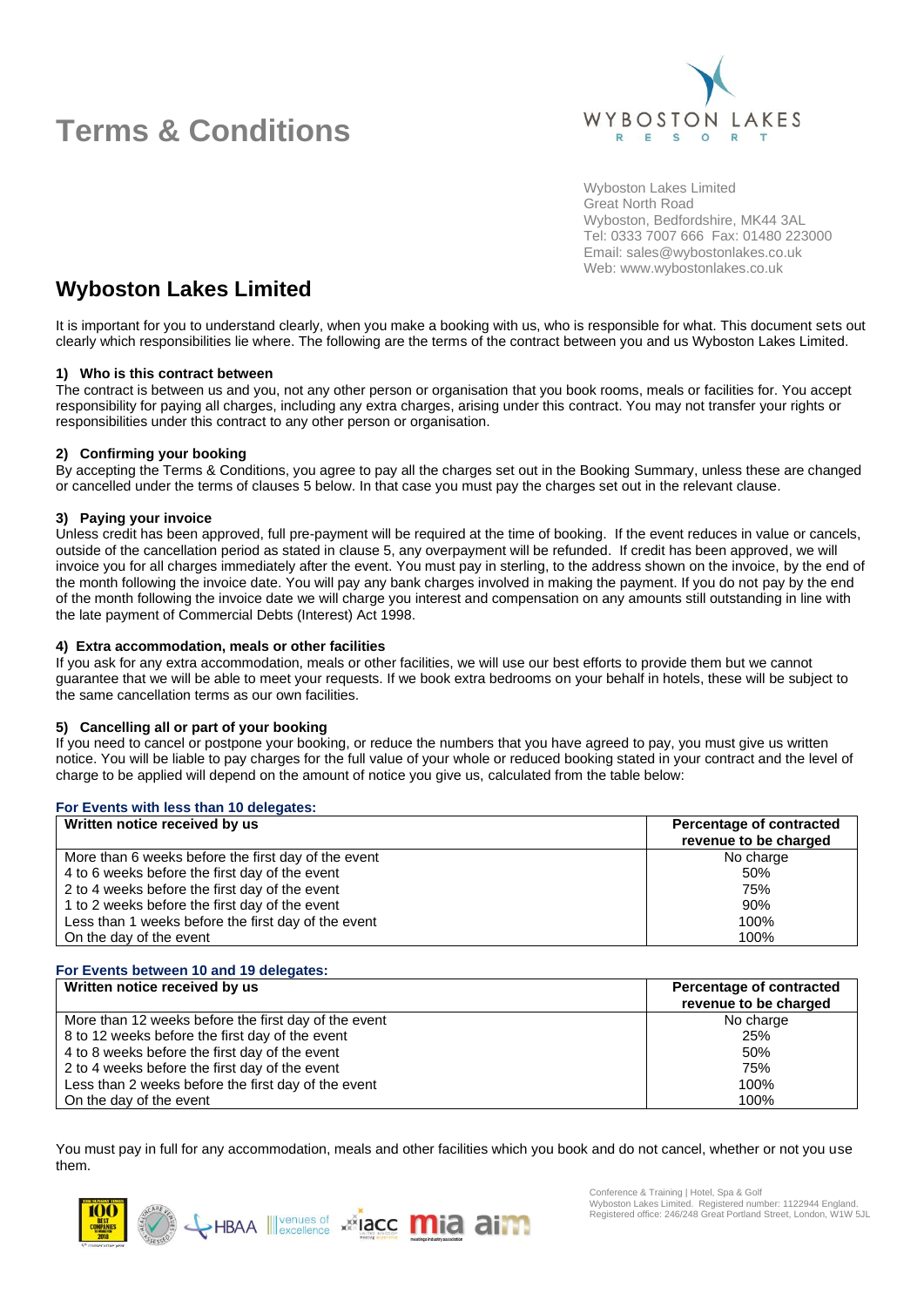

#### **6) Giving us the final details**

Any changes to the initial arrival/departure timings and special dietary requirements as stated online, must be updated 7 days before the event

#### **7) Changes or cancellation by us of events beyond our control**

We will only cancel the event if the venue is closed for reasons beyond our reasonable control. In this circumstance we will use reasonable efforts to agree an alternative and mutually acceptable alternative date. If this is not possible, we would refund any monies already paid for that specific event. This rescheduling or refund will constitute the entire liability of Wyboston Lakes Limited in the event of such cancellation.

In certain circumstances, which are outside of our control, we may need to make reasonable and limited changes to an event, including, but not limited to, food, drinks, accommodation, or service provision. We would communicate any changes to you as soon as was practically possible.

**FORCE MAJEURE -** The Parties shall not be liable for any delay or failure to perform any of its obligations under this Agreement if the delay or failure results from events or circumstances beyond its reasonable control, including but not limited to acts of God, strikes, lock outs, accidents, war, fire, flood or industrial disputes, and the Parties shall be entitled to a reasonable extension of its obligations.

#### *Infectious diseases*

*Both parties acknowledge their obligation to comply with any official guidance from UK Government in relation to any pandemic or infectious disease affecting some or all of the UK. The parties agree to communicate without delay any issues they may have in performing their obligations under this agreement. You acknowledge that such pandemic or infectious disease may require us to take one or more of the following measures for the safety of our staff and the safety of delegates attending the event to which this booking relates:*

- *(i) impose maximum delegate numbers at the event;*
- *(ii) limit food or drink availability;*
- *(iii) impose specific requirements regarding personal protective equipment such as the wearing of masks;*
- *(iv) restrict the numbers of overnight stays if applicable; and/or*
- 
- *(v) limit any planned entertainment for your event; (vi) designate alternative entrance and exit routes.*

*In some circumstances to reflect such changes we may be able to revise your booking fee but this cannot be guaranteed.*

*If we are obliged due to specific Government restrictions, to close our venue, we may offer you an alternative date for the event but if that cannot be agreed the booking will be deemed cancelled and your deposit will be returned in full with no further payment required.* 

*If you are unable to provide the agreed delegate numbers because of infections or travel restrictions, then we will offer you either a proportionate reduced fee for the event or agree to cancel the booking and return your deposit and any additional sums already paid in accordance with mia guidelines. If delegate numbers decrease below 70% of the contracted number (notified by the organiser in writing a minimum of 15 working days prior to event), we reserve the right to cancel the event.*

*All members of your party entering the Woodlands Event Centre, the Willows Training Centre or the Waterfront Hotel will have their temperature checked by thermal imaging cameras installed at the entrances. If the camera records a member of your party with a temperature above 38 degrees C, a manual temperature check will then be undertaken. We then reserve the right to prevent access to any of these venues if a delegate records a temperature at 38 degrees C or higher*

#### **Cash Payment Policy**

Wyboston Lakes Resort will not accept any form of cash payment for any goods or services whilst on site

#### **9) Animals and pets**

No animals or pets of any kind, except guide dogs, are allowed on our premises.

#### **10) Food and drink**

We work out our charges on the basis that we will provide all food and drinks that you or your party need. Your party must not bring food or drinks onto our premises to eat or drink here without our agreement. Please note during busy periods we reserve the right to allocate groups with tokens for operational purposes.

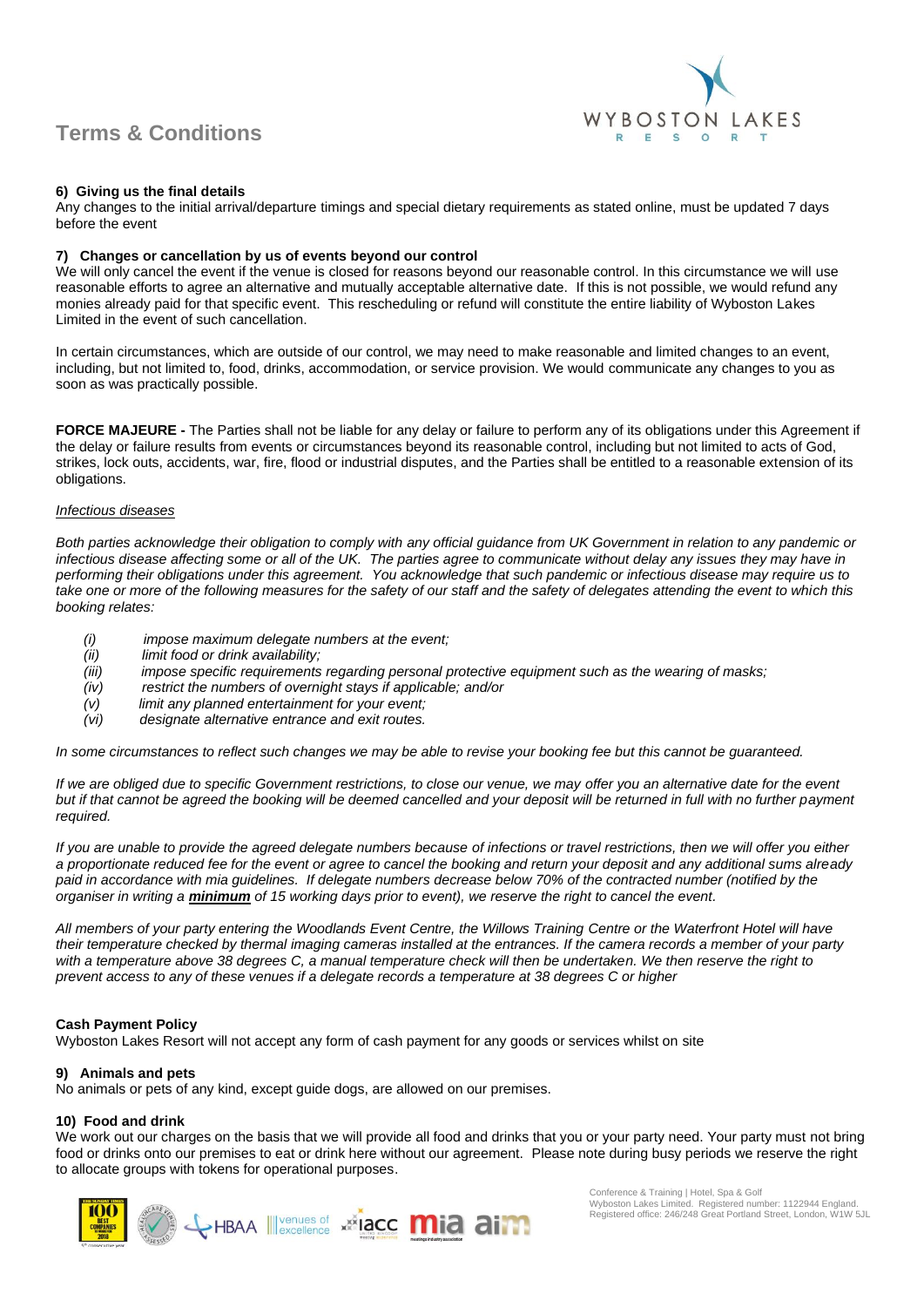

#### **11) Behaviour on our premises**

You must make sure that members of your party, and anyone visiting you or your party on our premises behave in such a way that they do not cause a nuisance or unreasonable disruption to Wyboston Lakes Limited, our employees or anyone else using or visiting the Centre.

Any children under the age of sixteen attending must be suitably supervised by responsible adults during their stay. If children are left unsupervised at any time, the event organiser or booker will immediately be advised to rectify the situation. If no supervision is in place, within ten minutes of the request, we may ask the individual family or carers and children to leave without refund or compensation of any kind.

Should any of the members of your party refuse to, or appear to be unable to alter any aspect of behaviour which is unacceptable to us, we reserve the right to terminate the stay of the person(s) involved or all of the party.

You agree to pay any loss or liability of any kind to us or any other person caused by members of your party. If any damage caused by your party prevents bedrooms or other facilities being used whilst damage is made good, you will be charged for any revenue lost during this period. We advise that you are fully insured against all losses or liabilities- we can supply information about insurance if you wish.

It is noted that any individual transactions entered into by the delegate and Wyboston Lakes Ltd fall outside the scope of this booking and thus this term. We would hold the delegate directly responsible in such circumstance for all liability therof.

We cannot accept responsibility for loss of or damage to property or vehicles belonging to you or your party, however caused. This includes deliveries received by us on your behalf or on behalf of other parties attending your event.

#### **12) Services provided by other parties**

If you ask us to arrange for a service provided by any other person or organisation, we will only act as an agent for you. Any resulting contract is between you and the person or organisation providing the service, unless we specifically agree otherwise. We will treat the person or organisation providing the service as a person visiting you (see clause 11).

Any deliveries must be made during your event dates unless authorised by Wyboston Lakes Ltd. If agreed, Wyboston Lakes Ltd will charge a storage charge of £150 per 24 hour.

#### **13) Using our name without permission**

You may not use

- the name "Wyboston Lakes Limited"
	- or "Wyboston Lakes Hotel"
	- or "Wyboston Lakes Executive Centre"
	- or "Robinson Executive Centre"
	- or "Wyboston Lakes Training Centre"
	- or "The Willows Centre"
	- or "The Waterfront Restaurant and Grill"
	- or "The Wyboston Academy"
	- or "Y Spa"
- our logo
	- any photographs of our premises, internal or external, without our written permission.

#### **14) IPR**

Each party shall retain all IPR to their logos, trading names and styles. They shall not be used without permission by the other party.

#### **15) Privacy Policy**

When collecting and using personal data, our policy is to be transparent about why and how we process personal data. To find out more about our specific processing activities, please go to the relevant sections of our [Privacy Statement](https://www.wybostonlakes.co.uk/privacy-cookies.aspx) on our website. This statement applies to personal data provided to us, both by individuals themselves or by others. We may use personal data provided to us for any of the purposes described in this privacy statement or as otherwise stated at the point of collection

#### **23) Liability**